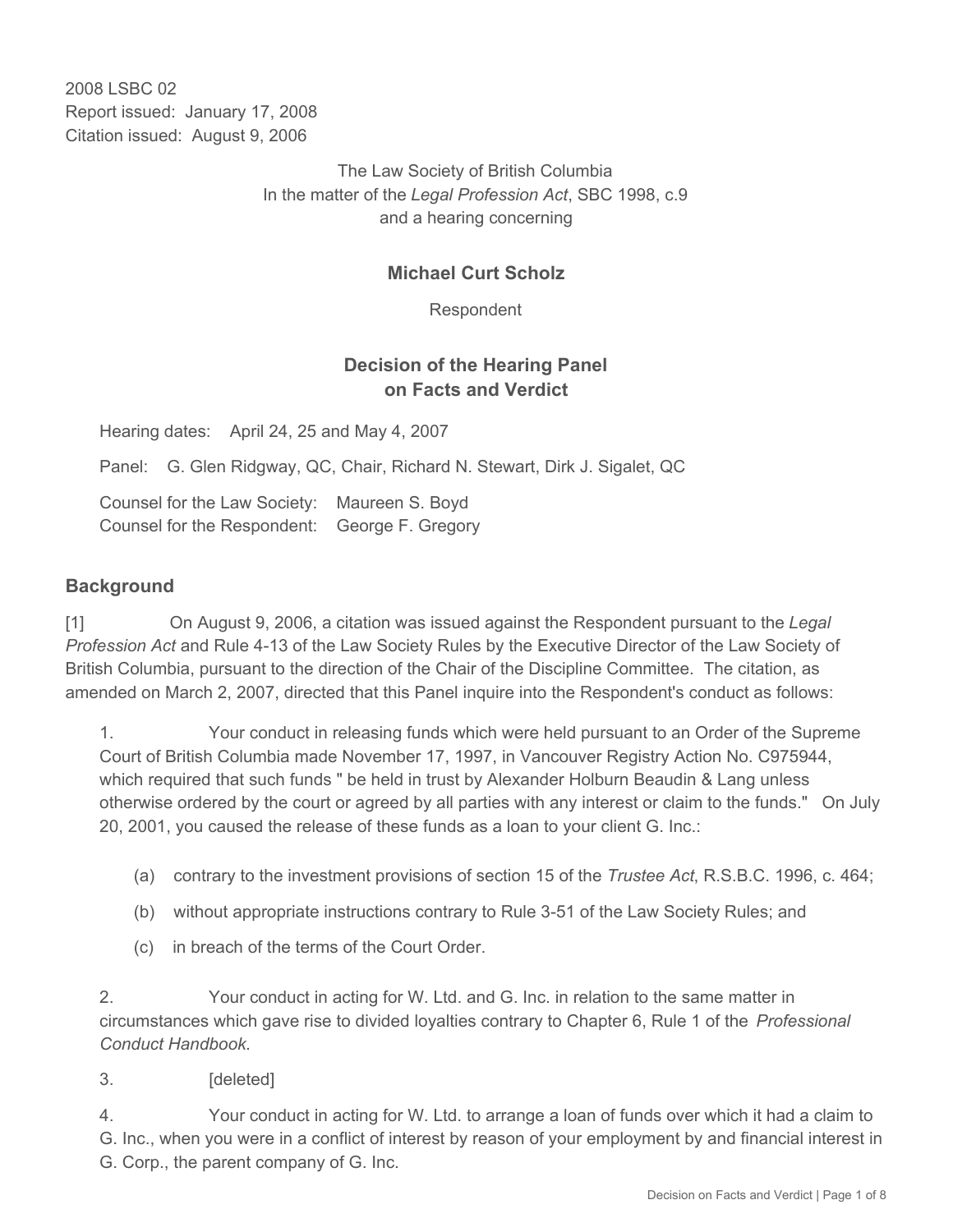[2] The Law Society did not proceed with the allegation respecting the investment provisions of the *Trustee Act.*

[3] The Law Society's position was that the Respondent's conduct with respect to these matters constituted professional misconduct and a contravention of the *Legal Profession Act* or a Rule made thereunder.

[4] The Law Society and the Respondent filed a Statement of Agreed Facts. In addition, witnesses were called.

[5] The Respondent was admitted to the Bar of British Columbia on May 14, 1979, and practised from that time until 2001 with the firm of Alexander Holburn Beaudin & Lang (" Alexander Holburn" ). He resigned as a partner of that firm effective June 30, 2001, but remained an authorized signatory of their trust account until August 31 of that year.

[6] On or about April 25, 2000, the Respondent was appointed a Director of G. Corp. On June 1, 2001, the Respondent was appointed President of G. Corp. On June 1, 2001, the Respondent commenced employment with G. Corp. as President, legal advisor and Vice-Chair of the Board of Directors of G. Corp. The Respondent entered into a written contract of employment with G. Corp. dated June 29, 2001.

[7] There was a six-month period of transition for the Respondent from his practice at Alexander Holburn to his employment with G. Corp.

[8] At all material times, the Respondent acted in the following capacities: for G. Corp., he was President, legal counsel, Vice-Chair, and Solicitor; for G. Inc., he was Solicitor; and for W. Ltd., he was its **Solicitor** 

[9] In 1997, as a result of the failure of Eron Mortgage Corporation, the Registrar of Mortgage Brokers froze the bank account of W. Ltd. W. Ltd. was a client of the Respondent. This bank account was at the Bank of Montreal and had a balance of \$179,246.70 at the date it was frozen. The Bank of Montreal commenced interpleader proceedings to have those funds paid into Court for ultimate determination as to the rightful owner of those funds.

[10] D.C., who gave evidence at the hearing, was an investor in W. Ltd. He commenced an action to recover \$100,000.00 of funds he had loaned to W. Ltd. He sought an order that the funds of W. Ltd., frozen at the Bank of Montreal, be paid to the credit of the action that he had commenced. This application was served on 34 respondents, many of whom, like D.C., were investors in W. Ltd.

[11] Appearances to this application were filed on behalf of the Bank of Montreal, the Province of British Columbia and the Registrar of Mortgage Brokers. An Appearance was also filed by one L.M., an investor in W. Ltd.

[12] Ultimately, the Respondent proposed and obtained agreement that the " frozen" funds held by the Bank of Montreal be paid to the Respondent's firm, Alexander Holburn. This was confirmed by the Order of Mr. Justice Tysoe, made November 17, 1997, which provides:

... the Bank of Montreal pay the funds in its possession held to the credit of the defendant W. Ltd. to Alexander, Holburn, Beaudin & Lang, in trust, and that such funds be held in trust by Alexander, Holburn, Beaudin & Lang unless otherwise ordered by the court or agreed by all parties with any interest in or claim to the funds.

[13] On December 24 of that year, the Bank of Montreal paid the funds in the amount of \$179,245.70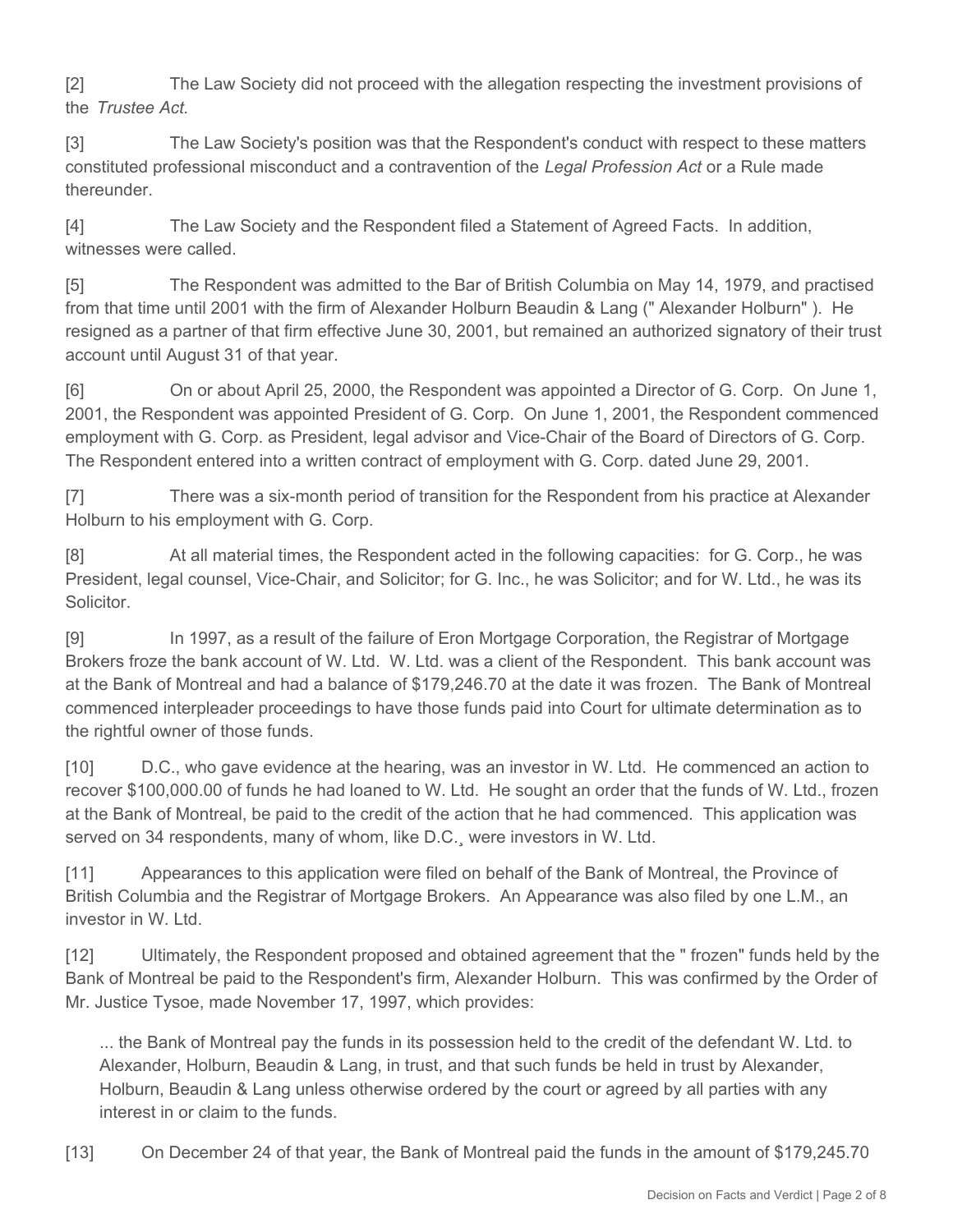to the firm pursuant to such Order, and the funds remained in such status, with the Respondent as the lawyer at Alexander Holburn primarily responsible therefore.

[14] The Respondent continued to represent W. Ltd. and provided significant legal services, for which accounts were rendered in the years 1998 to 2001 by the Respondent's firm to W. Ltd. in the amount of approximately \$106,000.

[15] D.C. became a Director of W. Ltd. and, ultimately, its President in June of 1998. From his evidence at this hearing, it was clear that he was, for all intents and purposes, the functioning mind of W. Ltd. as it pursued its part of the unraveling of Eron Mortgage Corporation and attempted to re-establish itself.

[16] In May of 2001, the Respondent indicated to counsel for claimants who had loaned funds to W. Ltd. that his firm was doing no further work for W. Ltd. until arrangements were made for the payment of his account, and he discussed payment of the account with D.C., now the President of W. Ltd.

[17] In early July 2001, the Respondent indicated to D.C. that there was an opportunity to earn a greater return for the funds being held.

[18] This investment opportunity was with G. Inc., the subsidiary of G. Corp. The Respondent was, at the time of this opportunity, the President, Vice-Chairman and legal advisor of G. Corp.

[19] D.C. was aware of the role that the Respondent held with those Companies and that he was leaving his firm.

[20] The Respondent did not contact any other party to the legal proceedings to which the Order of Mr. Justice Tysoe related; however, he did receive an indication by email from D.C. that L.M., the other investor in W. Ltd. who had filed an Appearance in the action, had agreed to release interest on the trust funds.

[21] The Respondent arranged for a cheque for the funds from his firm and delivered it to G. Corp. on July 20, 2001. The amount of the funds now stood at \$208,698.03. In return, he received a demand Promissory Note issued by G. Inc. in favour of Alexander Holburn, in trust, for W. Ltd. He signed that Promissory Note on behalf of Alexander Holburn.

[22] The funds were ultimately repaid to Alexander Holburn in three installments: the first on September 11, 2001; the second on December 1, 2001; and the third on February 25, 2002. A portion of the funds repaid was applied to the accounts of Alexander Holburn.

[23] It is fair at this point to clarify that the Alexander Holburn firm was not involved in any of the decisions made by the Respondent respecting these funds and their use. The Respondent acted alone respecting these matters, and the firm was unaware of his activities. The Respondent did not follow the firm's policy respecting the processing of trust cheques. In fact, he was not authorized by Alexander Holburn to sign trust cheques at the time that he did so to implement this investment.

[24] Subsequent to the Respondent's departure from Alexander Holburn, the firm investigated the transaction, returned funds paid to them to their trust account and referred the transaction to the Law Society. A member of the firm gave evidence on behalf of the Law Society at the hearing.

[25] No Court Order was obtained approving this transaction with respect to the funds.

[26] It should be noted that D.C., the President of W. Ltd., authorized Alexander Holburn to:

invest trust funds held by Alexander Holburn Beaudin & Lang in promissory notes from the GCCC provided that we also receive a commitment from the president of G. Inc. that the funds will be held as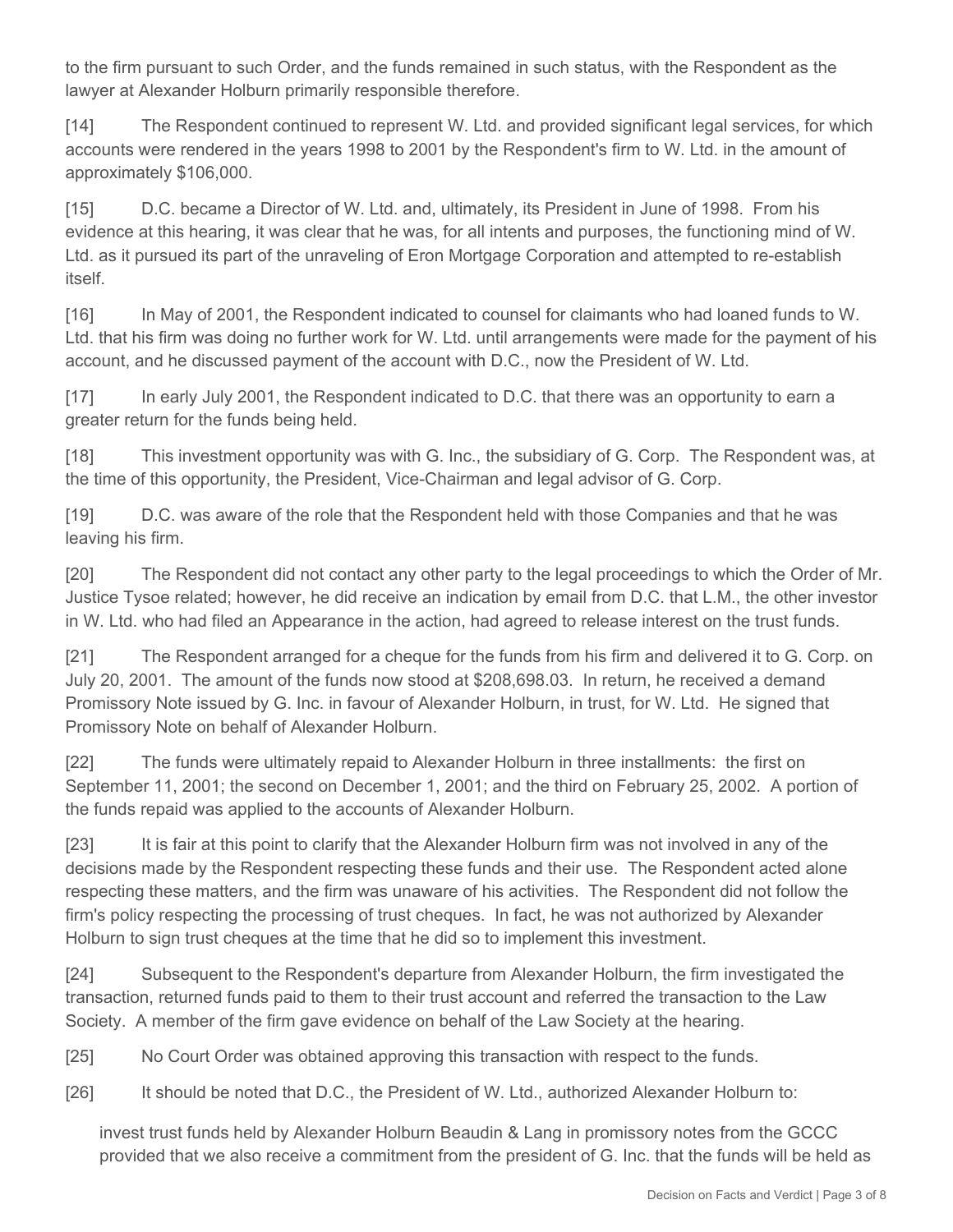part of the GCCC cash reserve and that these funds will not in any way be encumbered or used so that they will be available to refund the note on demand.

This Panel concludes that the reference in the authorization to GCCC is a reference to G. Inc.

[27] As there was no Court Order approving the disbursement of funds, the issue is whether the Respondent acted properly with respect to obtaining consents as required by the Order of Mr. Justice Tysoe. Was the transaction " agreed to by all parties with any interest in or claim to the funds" ?

[28] The parties to the action were D.C. (the Plaintiff) and those respondents who had filed an Appearance, namely, the Bank of Montreal, the Province of British Columbia, the Registrar of Mortgage Brokers and L.M.

[29] The Bank of Montreal had no interest in the funds as it simply held the funds pursuant to the Order of the Registrar of Mortgage Brokers.

[30] L.M. had filed an Appearance to the action commenced by D.C. He took no further steps with respect to that Appearance. He was, from time to time, in contact with D.C., and it appears from the evidence that he was kept somewhat advised by D.C. as to what was happening.

[31] The Respondent had a meeting with D.C., the President of W. Ltd., in early July 2001. He also received an email from D.C., on behalf of W. Ltd., consenting to the funds being loaned upon W. Ltd. receiving a commitment from the President of G. Corp. that the funds would be held as part of the cash reserve, unencumbered and available for refund on demand. There is no evidence that the Respondent was the President of G. Inc., and therefore there was no evidence that the Respondent satisfied the condition of W. Ltd. attached to its authorization to lend the funds.

[32] D.C., however, gave evidence that he felt confident in the commitment made by the Respondent, due to his knowledge of the Respondent as his legal advisor and also the Respondent's new role with the parent company.

[33] D.C., in his personal capacity, was also a person whose consent was required. Although there was no evidence that he provided his separate consent (separate from that which he provided as President of W. Ltd.), it is clear that he consented to the disbursal of funds. He indicated that he had confidence in the Respondent. It is of concern, however, that the consent was obtained from D.C. directly and not through D.C.'s solicitor of record (who was not the Respondent) in the proceedings that he had commenced.

[34] The consent of the Registrar of Mortgage Brokers and the Province of British Columbia was necessary. The Respondent gave evidence that he had spoken to counsel for these parties during the period subsequent to the Order of Mr. Justice Tysoe and before the disbursal of the funds to G. Inc. Counsel had indicated to the Respondent that the Registrar and the Province had no further interest in these funds.

[35] A letter from the counsel for the Registrar of Mortgage Brokers and the Province of British Columbia, dated April 20, 2007, was tendered as evidence. Counsel states:

I can say that it was my expectation that as counsel for two of the defendants in this action, I would have received notice of any application for payment out of the funds. At that time, I would have sought instructions, but again, subject to the nature of that application I expect it would have been unlikely we would have taken any position.

# **Standard of Proof**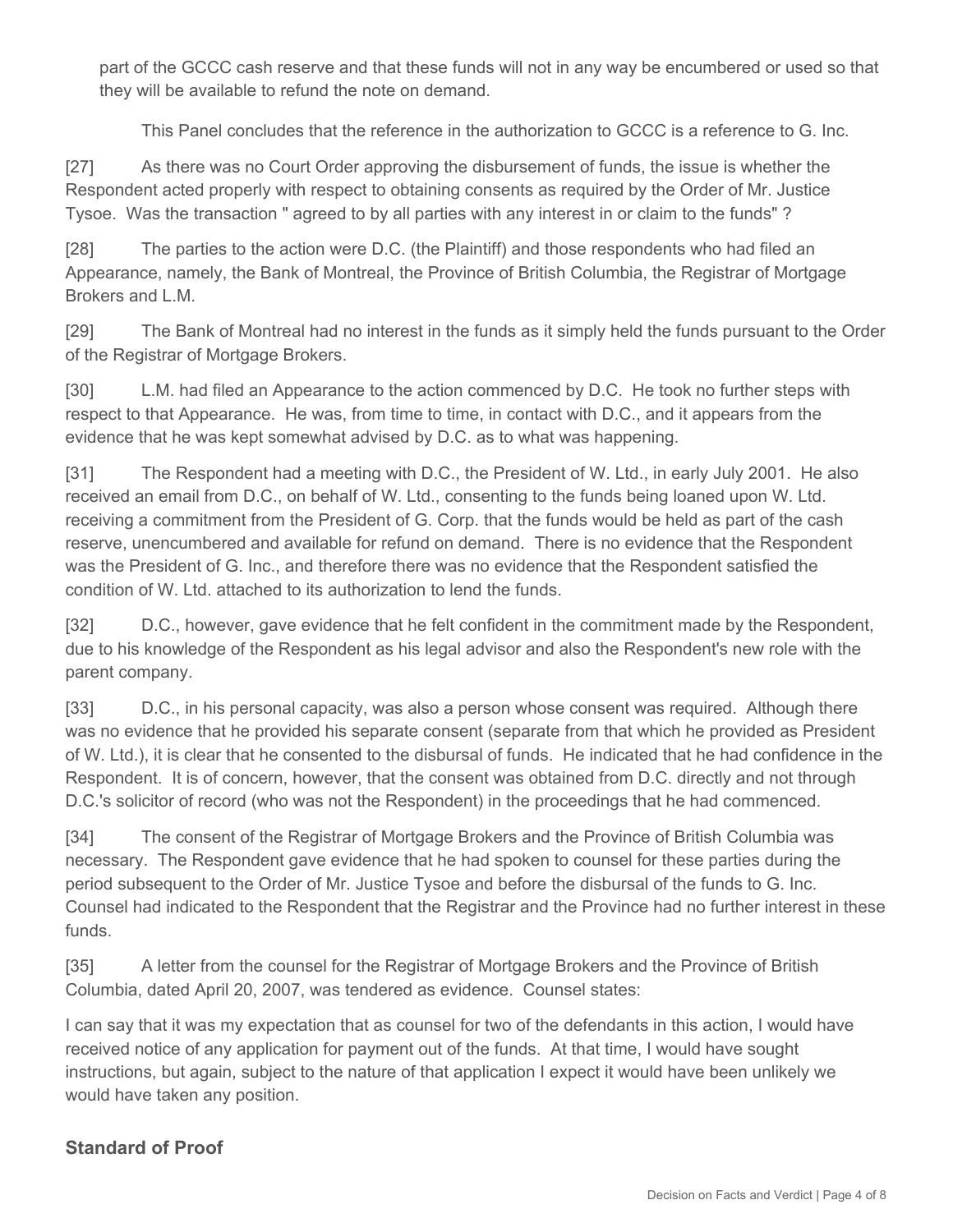[36] The onus and standard of proof is well established. In *Law Society of BC v. Martin*, 2005 LSBC 16, the Panel cited with approval the following oft-cited passage from *Jory* v. *College of Physicians and Surgeons of British Columbia*, [1985] B.C.J. No. 320 (S.C.):

The standard of proof required in cases such as this is high. It is not the criminal standard of proof beyond a reasonable doubt, but is something more than a bare balance of probabilities. The authorities establish that the case against a professional person on a disciplinary hearing must be proved by a fair and reasonable preponderance of credible evidence ... The evidence must be sufficiently cogent as to make it safe to uphold the findings with all the consequences for the professional person's career and status in the community.

[37] In *Martin*, (*supra*), the Panel concluded at para. 137 that:

(a) The onus of proof throughout these proceedings rests on the Law Society to prove the facts necessary to support a finding of professional misconduct.

(b) The standard of proof is higher than the balance of probabilities but less than reasonable doubt. The standard is a civil standard but rises in direct proportion to the gravity of the allegation and the seriousness of the consequences.

# **Decision, Count 1(c)**

[38] The *Professional Conduct Handbook*, at Chapter 1, provides that a lawyer is an officer of the Court and owes a duty thereto. Compliance with Court Orders is a fundamental aspect of a lawyer's obligations to the Court and to the rule of law.

[39] At the time of the provision of funds to G. Inc., the Respondent was legal advisor to W. Ltd., the provider of the funds and was also the legal advisor in addition to being President and Vice-Chairman of G. Corp., the parent company to G. Inc. He was aware of the Court Order requiring Court approval or consents of the parties with any interest in or claim to the funds.

[40] Strict adherence to the terms of a Court Order is among the most important duties and responsibilities of a lawyer. This is true in heightened circumstances of a potential conflict of interest, as was evident with the Respondent and the parties involved in this loan transaction.

[41] The Panel is not satisfied that the Respondent properly carried out his duties in ensuring that the consents of all parties with any interest in or claim to the funds were appropriately obtained in these circumstances where the transaction was not sanctioned by a Court Order. In particular the Respondent did not obtain the consents of:

- 1. W. Ltd.;
- 2. L.M.;
- 3. the Registrar of Mortgage Brokers,
- 4. the Province of British Columbia; or
- 5. the 33 other respondents that were served with the motion in the Interpleader proceeding.

As such, the Panel finds that the Respondent breached the terms of the Court Order, and his conduct amounts to professional misconduct.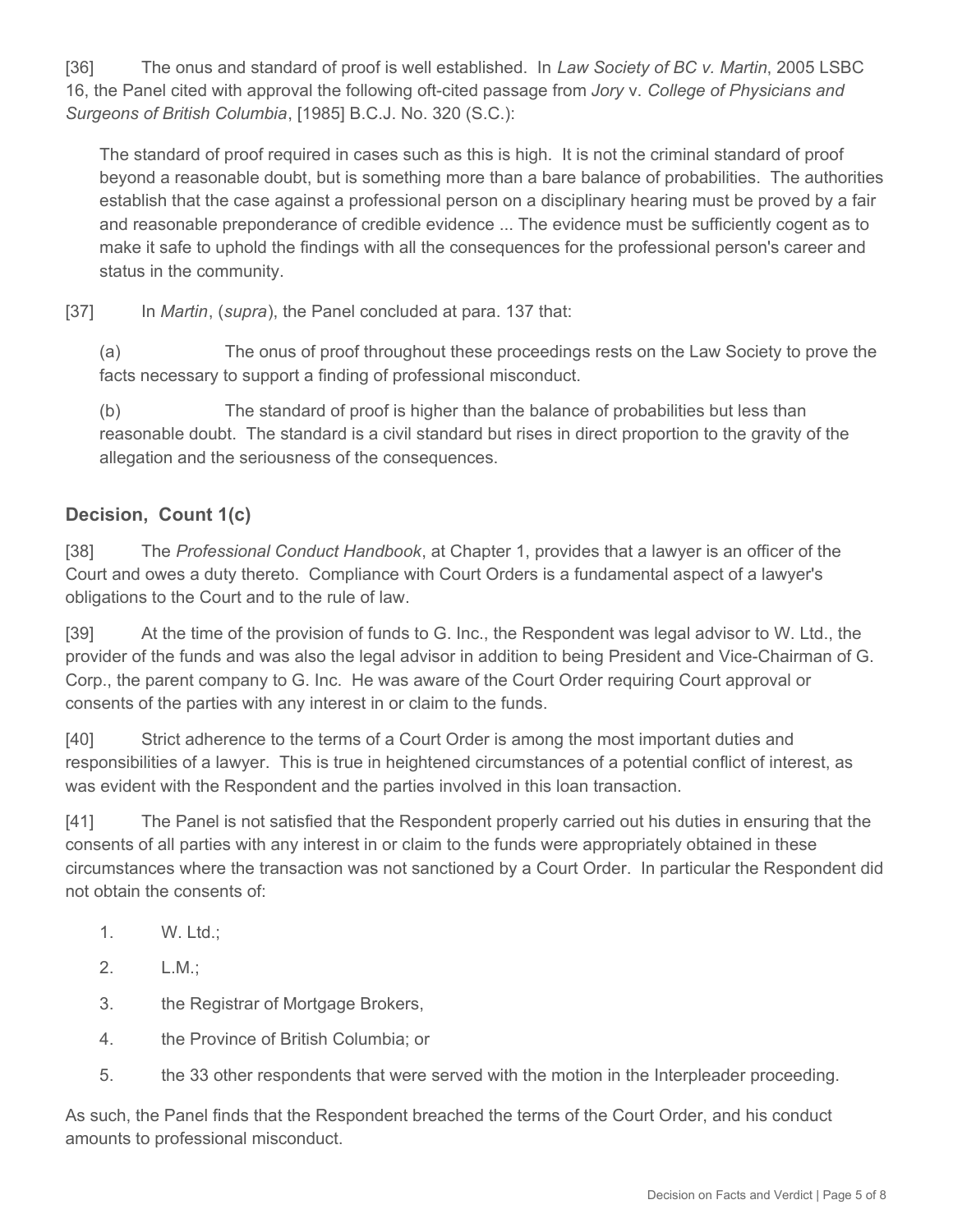### **Decision, Count 1(b)**

[42] Rule 3-51 was substantially amended in 2003, but at all relevant times, the applicable provisions were

#### Deposit of trust funds

**3-51** (1) Subject to subrule (3) and Rule 3?54, a lawyer who receives trust funds must deposit the funds in a trust account as soon as practicable.

 (2) Except as permitted under section 62(5) of the Act, a lawyer must deposit all trust funds to a pooled trust account.

 (3) A lawyer who receives trust funds with written instructions to place the funds otherwise than in a trust account may place the funds in accordance with appropriate instructions.

 (4) Unless the client instructs otherwise in writing, a lawyer must deposit all trust funds in an account that is insured by the Canadian Deposit Insurance Corporation or the Credit Union Deposit Insurance Corporation of British Columbia or guaranteed under the *Community Financial Services Act*, R.S.B.C. 1996, c. 61, s. 19.

[43] This Panel also finds that Rule 3-51 applied to the funds that Alexander Holburn was required to hold pursuant to the terms of the Court Order. The term of the Court Order that provided that the were to " be held in trust by Alexander, Holburn, Beaudin & Lang unless otherwise ordered by the court or agreed by all parties with any interest in or claim to the funds" defined the written instructions that the Respondent required before the funds could be removed from the type of trust account required by Rule 3-51(2) and (4).

[44] When the trust funds were paid out to G. Inc., they were not paid into a trust account required by Rule 3-51(2) and (4).

[45] This Panel has previously determined that the Respondent did not obtain the consents required by the Court Order. It follows therefore that the Respondent did not have the written instructions required by Rule 3-51(3) that would have permitted him to pay the funds to G. Inc. The Respondent was therefore in breach of Rule 3-51.

#### **Decision, Counts 2 and 4**

[46] With respect to counts 2 and 4 of the citation, being the allegations of acting in circumstances that give rise to divided loyalties and in circumstances of conflict of interest, the evidence established that the Respondent had been a hard-working, highly productive and financially successful lawyer, well respected within his firm and within the profession.

[47] In early 2001, the Respondent determined to make a lifestyle and career change and accepted an offer to become the President of G. Corp., one of his clients. He was to be President, legal counsel and Vice-Chairman of G. Corp. This was effective June 29, 2001.

[48] The Respondent's arrangement with Alexander Holburn provided for a phase-out from practice over the following six months.

[49] The evidence established that the Respondent had his foot in two houses, adverse in interests at the time that the funds were loaned. In the first house, the Respondent was still associated with the law firm who was the Trustee of the fund on behalf of those ultimately entitled to it. The law firm, as trustee, was the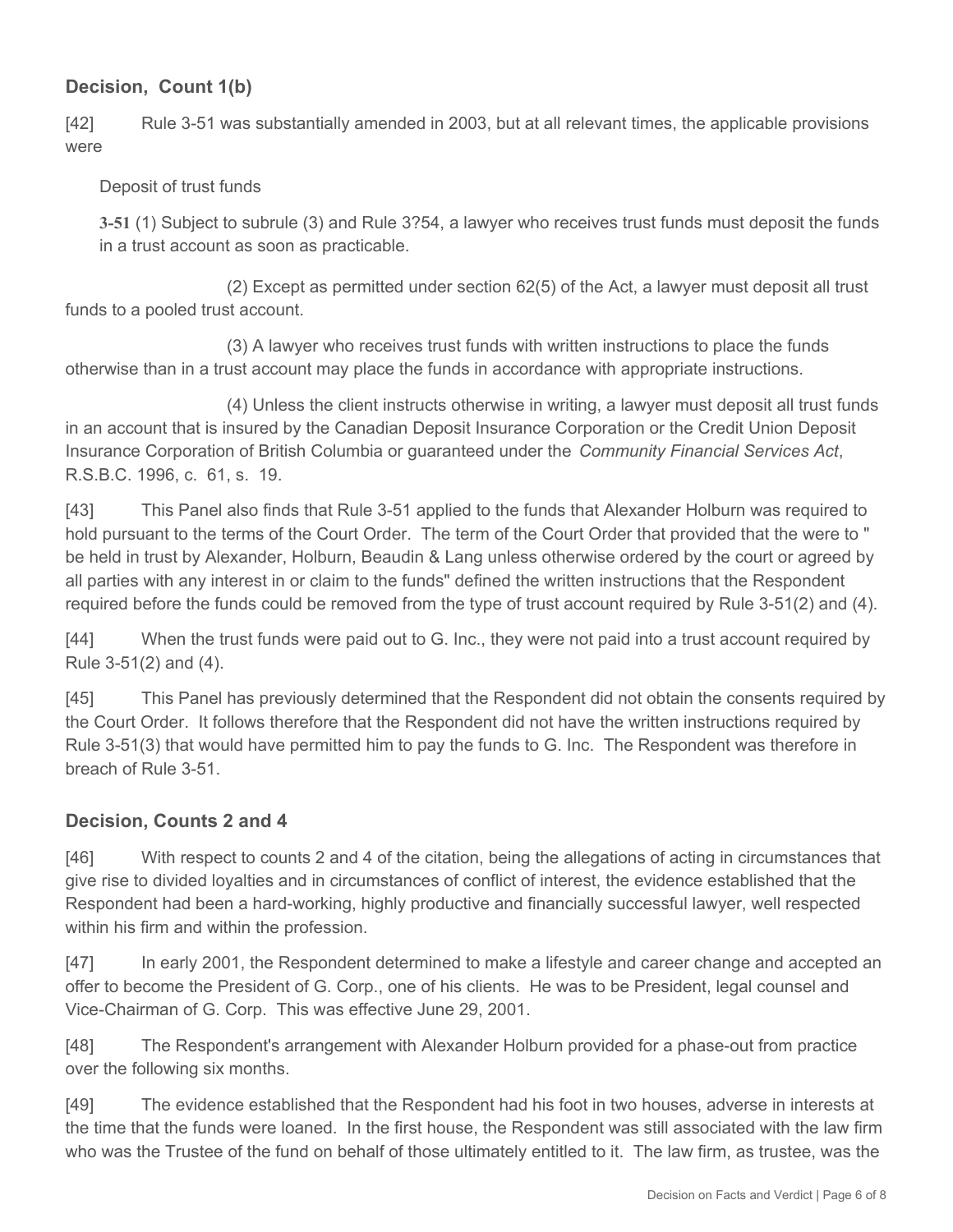lender. In the second house, the Respondent was also the lawyer for G. Inc., the borrower. The Respondent was also the President, employee, and Vice-Chair of G. Corp., the parent of the lender, G. Inc. The interests of G. Inc. and G. Corp. were the same.

[50] The arrangement turned out to be safe, in that the funds were paid back in full to Alexander Holburn, the lender, in trust, and the interest earned through the arrangement was substantially more beneficial to W. Ltd. than what would have been earned had the funds remained in the trust account at the Respondent's law firm.

[51] There was evidence that the loan was on a take-it or leave-it basis; in other words, there were no negotiations of the terms. The implication of this evidence is that legal advice independent of the Respondent to W. Ltd. and D.C. would not have been of any benefit because G Inc.'s terms could not be altered by legal advice provided to D.C. or W. Ltd.

[52] Even if the loan could not have been negotiated on different terms, and notwithstanding the fact that no loss was sustained by Alexander, Holburn as trustee, the lender, that does not alter the fact that the Respondent was in a position of conflict when he arranged a loan between his firm as trustee and a company (G. Inc.) of which he was the solicitor.

[53] The Respondent was acting in circumstances that gave rise to the potential for divided loyalties and in circumstances of a conflict of interest.

[54] Accordingly, the Panel has determined that the Respondent acted in circumstances that gave rise to divided loyalties and in circumstances of a conflict of interest. Counts 2 and 4 of the citation have therefore been made out by the Law Society, and the Respondent's conduct in these circumstances is professional misconduct.

[55] In arriving at its decision that the Respondent's conduct is professional misconduct, this Panel is of the view that the conduct of the Respondent established by the evidence discloses a marked departure from what the Law Society expects from its members, in his failure to properly obtain the consents of the appropriate parties to the payment out of funds from his trust account where such payment was not approved by Order of the Court; by acting in circumstances of conflict of interest in the placement of the funds with a Company of which he was President and legal advisor; and in investing those funds contrary to Rule 3-51 of the Law Society Rules.

\_\_\_\_\_\_\_\_\_\_\_\_\_\_\_\_\_\_\_\_\_\_\_\_\_\_\_\_\_\_\_\_\_\_\_\_\_\_\_

2008 LSBC 10 Addendum issued: April 1, 2008 Report issued: January 17, 2008 Citation issued: August 9, 2006

The Law Society of British Columbia

In the matter of the *Legal Profession Act*, SBC 1998, c.9

and a hearing concerning

# **MICHAEL CURT SCHOLZ**

Respondent